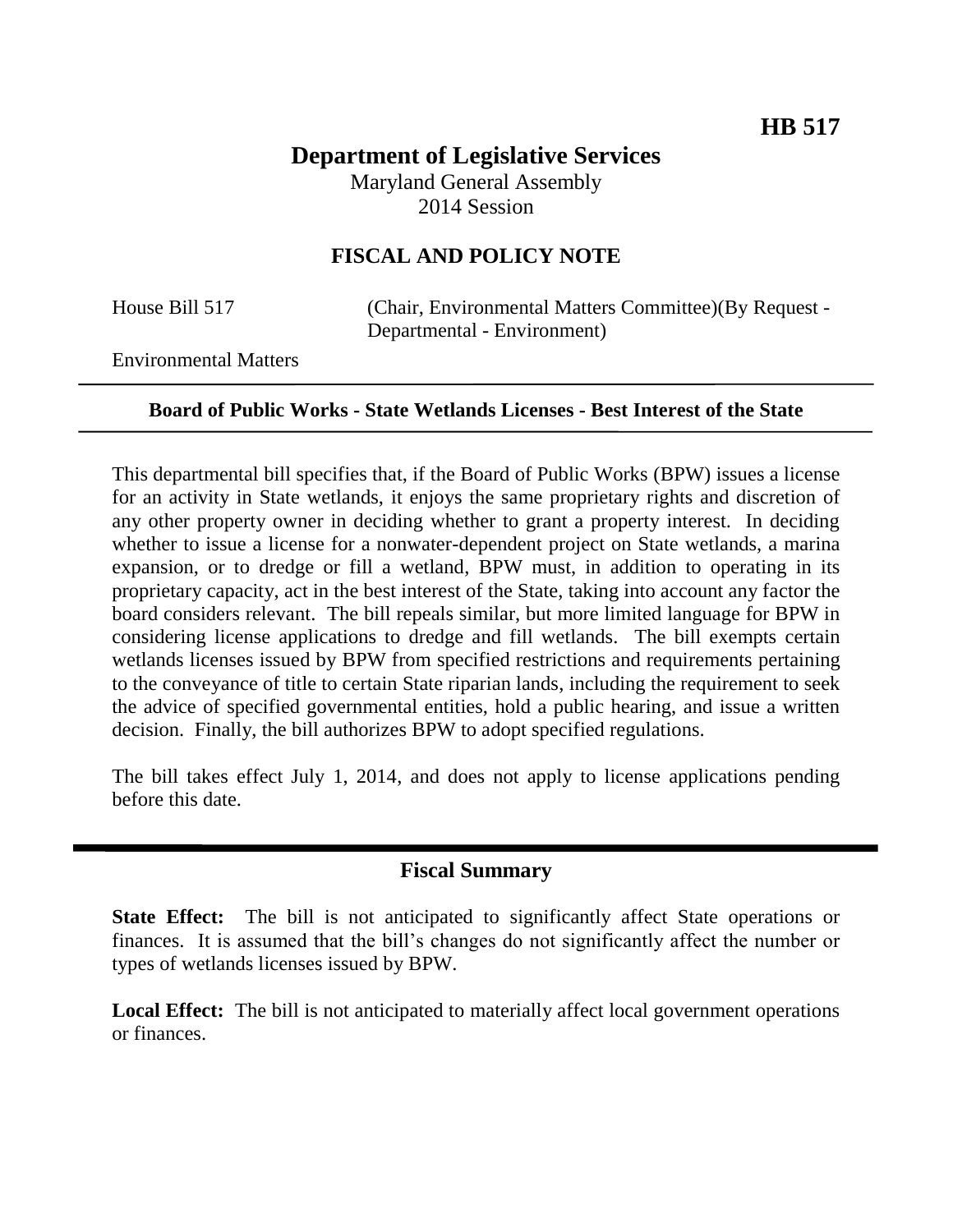**Small Business Effect:** The Maryland Department of Environment (MDE) has determined that this bill has minimal or no impact on small business (attached). The Department of Legislative Services concurs with this assessment.

# **Analysis**

**Current Law:** Licenses for projects in State tidal wetlands are issued by BPW. Permits for projects in private tidal wetlands are issued by MDE. BPW issues licenses for the construction of nonwater-dependent projects for the development of marina expansion projects, and to dredge or fill on State wetlands. For each project, numerous conditions and requirements apply.

MDE is required to assist BPW in determining whether to issue a license for an application to dredge or fill on State wetlands. The Secretary of the Environment must submit a report indicating whether the license should be granted and, if so, the terms, conditions, and consideration required after consultation with any interested federal, State, and local unit, and after issuing public notice and holding any requested hearing. Upon receipt of the report, BPW must decide if issuance of the license is in the best interest of the State, taking into account ecological, economic, developmental, recreational, and aesthetic values that each application presents.

Chapter 142 of 2008 established the Wetlands and Waterways Program within MDE as a statewide program for the management, conservation, and protection of Maryland's tidal wetlands and nontidal wetlands and waterways, including the 100-year floodplain. The goal of the program is to avoid and minimize impacts associated with development and to mitigate impacts that are determined to be necessary and unavoidable. The program is supported by a Wetlands and Waterways Program Fund comprised of application fees for various wetlands and waterways permits and licenses and specified compensation rates for installation of a cable, pipeline, or other structure laid on, in, or under a State wetland.

**Background:** In April 2012 the Maryland Court of Appeals ruled against BPW in *Maryland Board of Public Works, et al. v. K. Hovnanian's Four Seasons at Kent Island, LLC*, 425 Md. 482 (2012), a case involving a denial of a license to dredge and fill State wetlands. The Court of Appeals held that BPW must limit its focus to considering the recommendations of MDE and taking into account the ecological, economic, developmental, recreational, and aesthetic values to preserve wetlands and prevent their despoliation and destruction, and not other considerations involving the project as a whole. The court found that BPW did not consider the findings of MDE that the impact of issuing the license may have a minimal effect on wetlands, but instead rejected the license application on other grounds beyond the scope of its authority, as prescribed in statute.

HB 517/ Page 2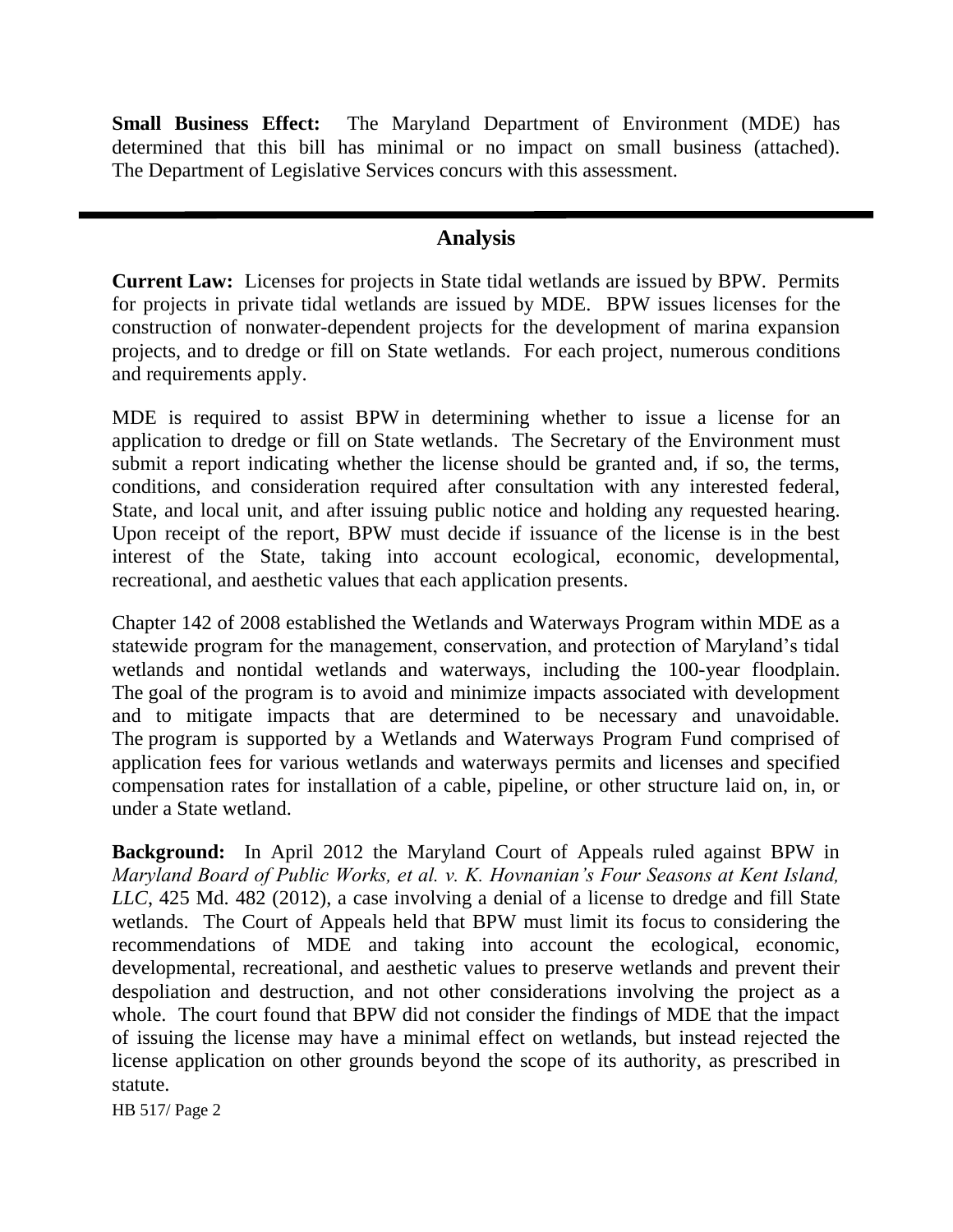MDE advises that the bill allows BPW to consider the proposed impact of a project as a whole, rather than considering only the proposed impact to the affected wetlands. The bill authorizes BPW to consider any factor it deems relevant in order to determine whether a project is in the best interest of the State.

## **Additional Information**

**Prior Introductions:** None.

**Cross File:** None.

**Information Source(s):** Board of Public Works, Maryland Department of the Environment, Department of Legislative Services

**Fiscal Note History:** First Reader - February 11, 2014 ep/lgc

Analysis by: Evan M. Isaacson Direct Inquiries to:

(410) 946-5510 (301) 970-5510